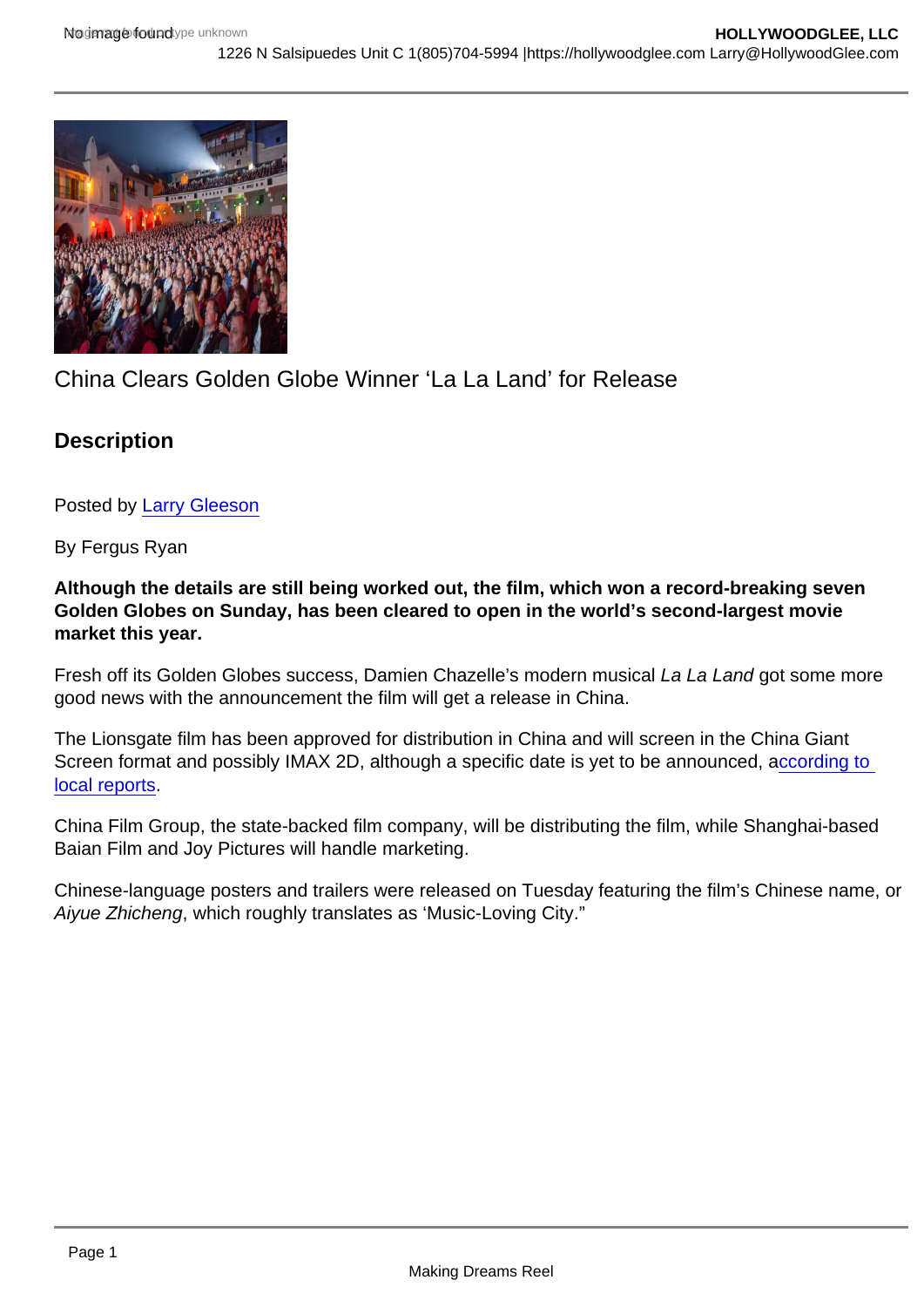

Local reports indicate that Chazelle and actor Ryan Gosling will travel to China to promote the local release of the film at the end of January. Emma Stone may be absent due to scheduling conflicts.

The feel-good film won a record-breaking seven Golden Globes on Sunday night for Best Picture (Comedy or Musical), Best Actor (Comedy or Musical) for Ryan Gosling, Best Actress (Musical or Comedy) for Emma Stone, Best Screenplay and Best Director for Damien Chazelle, Best Score for Justin Hurwitz, and Best Original Song for "City of Stars."

Taiwan pop star Jay Chou's movie The Rooftop holds the box office record for a musical in China, earning RMB 120 million (US\$17.3 million) in 2013. Universal's 2012 big screen musical Les Misérables pulled in RMB 64.3 million (\$9.3 million).

No doubt the film's local distributors will be hoping to ape the success of last year's The Revenant, which was able to piggy-back buzz from the Oscars to pull in RMB 377 million (\$54.4 million) in China.

La La Land will mark the first time Ryan Gosling has featured on the big screen in China, while co-star Emma Stone has appeared four times previously, including Birdman in 2015, The Amazing Spider-Man 2, in 2014, the animated feature The Croods, in 2013, and The Amazing Spider-Man, in 2012.



(Source: chinafilminsider.com)

## **Category**

1. distribution

## **Tags**